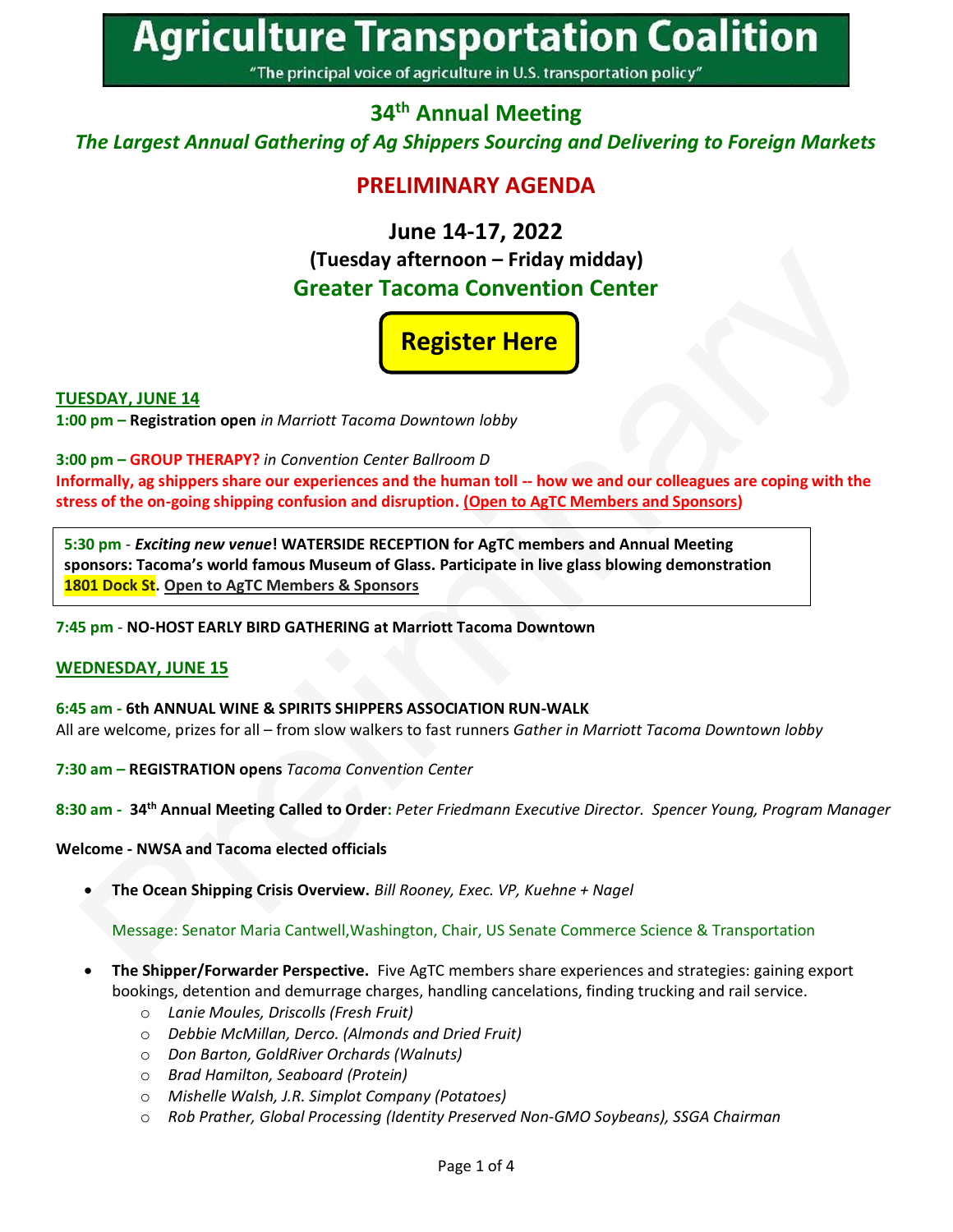# **Agriculture Transportation Coalition**

"The principal voice of agriculture in U.S. transportation policy"

#### **Coffee Break**

- **Ocean Carriers, Alliances – The Perspective of Ocean Carrier Executive**
	- o *Fabio Santucci, President USA, MSC*
- **Get a Contract and Make it Binding**
	- o *Gordon Downs, CEO, NYSHEX*

Message from Senator Amy Klobuchar of Minnesota

#### **Luncheon - Unprecedented Expectations: The Tip of the Federal Spear**

- o *FMC Chairman Dan Maffei*
- **The Ports -- Unique Perspective: from West Coast Terminal Operator, to East Coast Operating Port.** 
	- o *Stephen Edwards, CEO and Executive Director, Port of Virginia*

#### Message from Senator John Thune of South Dakota

- **Chassis – What's the Problem, What's the solution?**
	- o *Mike O'Malley, SVP Government & Public Relations, DCLI*
	- o *Val Noel, EVP & COO, TRAC Intermodal*
	- o *Peter Schneider, President, T.G.S. Logistics*

#### **Coffee Break**

#### • **Fleeing Congestion --New Ports, New Carriers, New Terminals, New Locations**

- o Managing containers at "Pop-Ups"– *Sue Coffey, Pacific Terminal Services Company (Subsidiary of PCMC)*
- o Inland ports facilitating ag exports *Brig Skoy, Savage Railport – Southern Idaho*
- o Alternative Coastal Ports *Dona Toteva Lacayo, Chief Commercial Officer, Port of Hueneme*
- o An Entirely New West Coast Container Port *Chad Meyer, President and COO, NorthPoint*

Message from Congressman John Garamendi of California

- **Our Approach to Help Agriculture Exporters**
	- o *Maersk*

**4:15 pm** - **Day 1 Wrap Up** (in 7 Minutes)– *Peter Friedmann*

**5:15 pm - Bus to evening events**

#### **5:30pm - NORTHERN CALIFORNIA WINE RECEPTION**

**6:45pm - ANNUAL DINNER in Exciting New Venue**

#### **Historic Foss Waterway Seaport Maritime Museum - 705 Dock St**

#### **Recognizing Five Carriers Who have Done the Right Thing, even during this Supply Chain Crisis Nominated and Introduced by AgTC Members**

#### **8:00 – 10:00 pm - NETWORKING RECEPTION** Cocktails and dessert

**[Register Here](https://agtrans.org/events/)**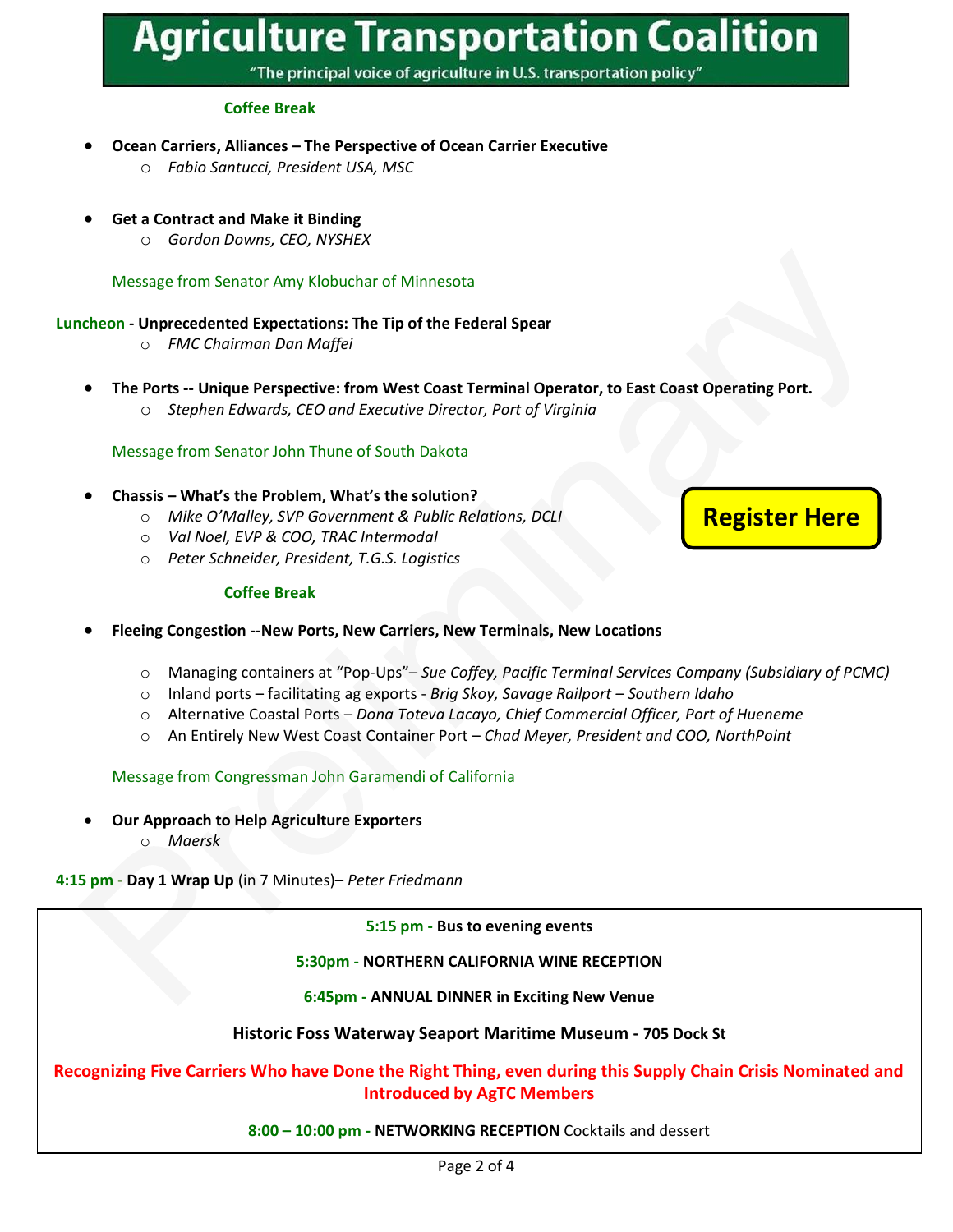"The principal voice of agriculture in U.S. transportation policy"

#### **THURSDAY, JUNE 16**

#### **6:45 am – Two Carriers Bring their Management Teams – for an interactive engagement with ag shippers, forwarders, truckers. Grab the continental breakfast and join back to back meetings** *in Convention Center Ballroom D*

**7:00 am – 7:45 am** *CMA-CGM*

**7:45 am – 8:00 am** *ONE*

#### **8:45 am –**

• **Terminal Operations, during the Crisis and on the Cusp of the Longshore Contract** o *Ed DeNike, President, Stevedore Services of America*

Message from Congressman Dusty Johnson of South Dakota

- **Introducing New Carriers Coming On the Scene**
	- o *Duncan Wright, President, UWL*
- **Congress and White House Step in: Ocean Shipping Reform Act OSRA and More– What will change?** 
	- o *Peter Friedmann, Exec. Director, AgTC*

#### Message from Congresswoman Kim Schreier of Washington

- **Still at the center of the Crisis -- Largest Port Complex in the Western Hemisphere**
	- o *Port of Long Beach, Exec. Dir. Mario Cordero*
	- o *Port of Los Angeles, Exec. Dir. Gene Seroka*

#### **Coffee Break**

- **Trucking Challenges and Costs Mounting: Drayage and Long Haul – Key to the entire supply chain**
	- o *Matt Schrap, CEO, Harbor Trucking Association*
	- o *Donna Lemm, Chief Commercial Officer, IMC Companies*
- **Rail** 1,500 miles or only 150, Rail's Changing Approach for Inland Ag Exporters
	- o *Hasan Hyder, General Director International Intermodal Sales, Union Pacific*
- **General Session Closing Remarks:** *Peter Friedmann Executive Director. Spencer Young, Program Manager*

#### **LUNCHEON - Buffet**

**WRAP UP: AgTC MEMBERS ONLY - Setting the AgTC's Policy Agenda Congress wants to do more on Alliances, port automation, chassis pilot projects. What do we want?** 

**Evening - DINNER ABOUT TOWN –** Many options: waterfront views, craft breweries, local cuisine

#### **FRIDAY, June 17**

**8:30 am - PORT TERMINAL AND FACILITY TOURS -** unique opportunities. AgTC Members have priority; non-members accommodated as space allows